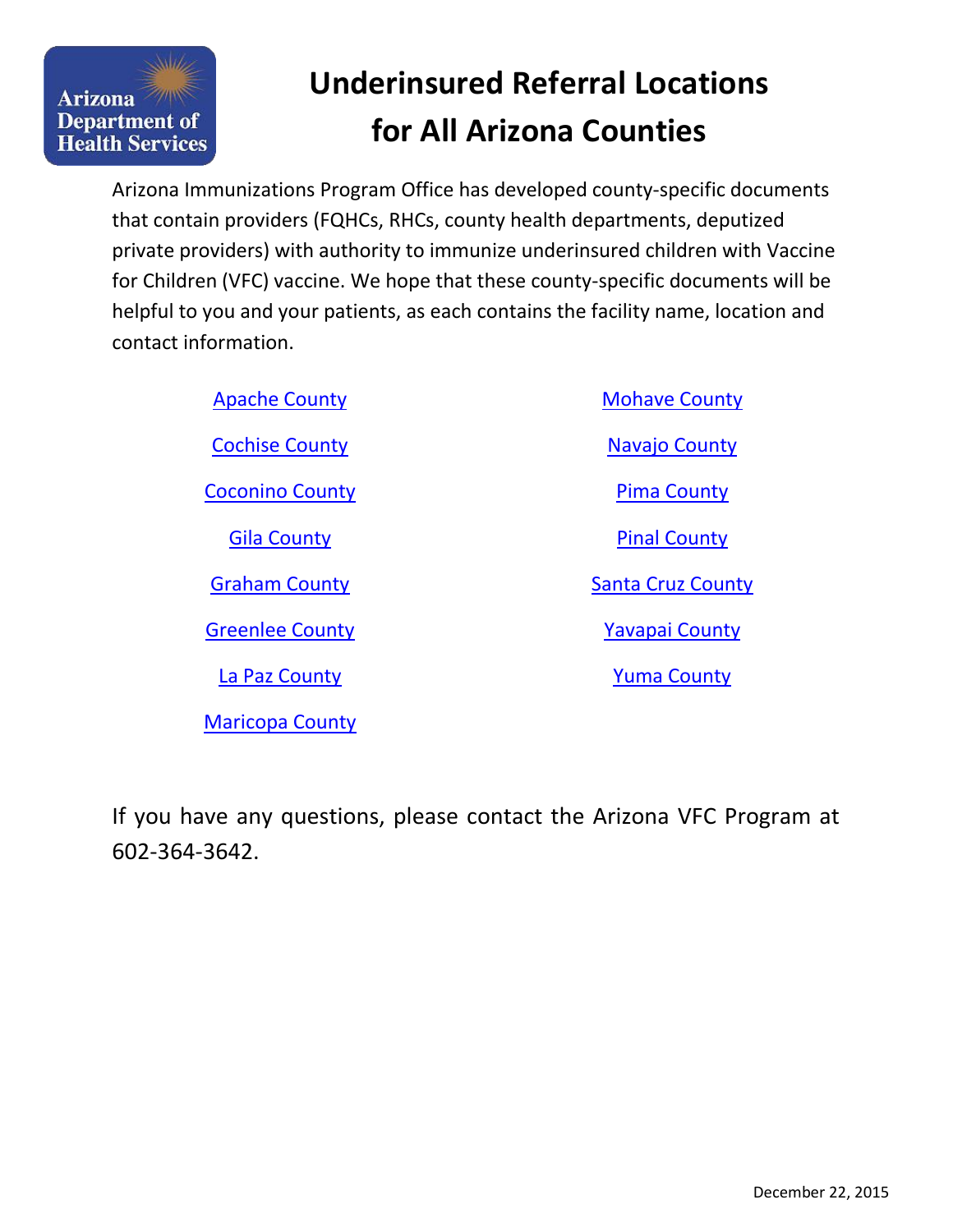# **Apache County**

**Arizona Department of Health Services** 

WW

All of the providers listed below (FQHCs, RHCs and County health department clinics) have the authority to vaccinate underinsured children with Arizona VFC program supplied vaccine. Please call the number listed for more information about clinic locations, hours of operation and appointments.

#### **Federally Qualified Health Centers (FQHCs) and Rural Health**

**Centers (RHCs)**  Greasewood Clinic PO Box 457, Highway 264 Ganado, AZ 86505 (928) 654-3208

North Country Healthcare St. Johns 625 N 13th West St. Johns, AZ 85936 (928) 337-3705

Round Valley 488 S Mountain Ave Springerville, AZ 85938 (928) 333-0127

Sage Outpatient Clinic PO Box 457 Ganado, AZ 86505 (928) 755-4632

### **Apache County Public Health Services District**

Springerville 323 S Mountain Ave, Suite 102 Springerville, AZ 85938 (928) 333-2415 ext 230

<span id="page-1-0"></span>St. Johns 1200 W Cleveland Suite 9 St. Johns, AZ 85936 (928) 333-2415 ext 230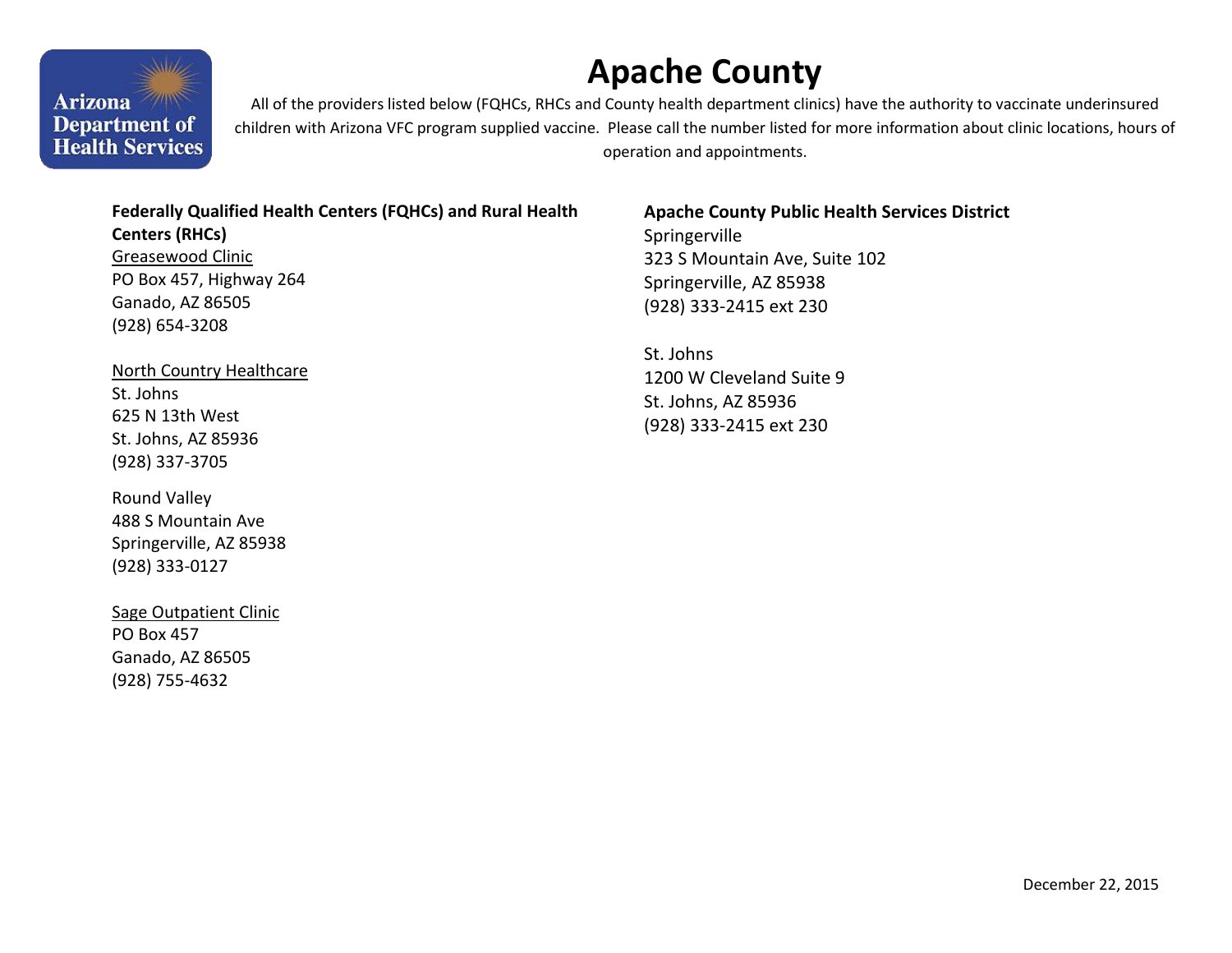# **Cochise County**



All of the providers listed below (FQHCs, RHCs, and county health department clinics) have the authority to vaccinate underinsured children with Arizona VFC program supplied vaccine. Please call the number listed for more information about clinic locations, hours of operation and appointments.

## **Federally Qualified Health Centers (FQHCs) and Rural Health Centers (RHCs)**

Chiricahua Community Health Center 15th Street Pediatric Center of Excellence 815 15th Street Douglas, AZ 85607 (520) 364-5437

Bisbee Clinic 108 Arizona Street Bisbee, AZ 85603 (520) 432-3309

Cliff Whetten Clinic 10566 Highway 191 Elfrida, AZ 85610 (520) 642-2222

Jennifer "Ginger" Ryan Clinic 1100 'F' Avenue Douglas, AZ 85607 (520) 364-3285

Mobile Medical Clinic (520) 459-3011

Copper Queen Medical Associates Bisbee 101 Cole Ave Bisbee, AZ 85603 (520) 432-2042

Douglas 100 F  $5^{th}$  St Douglas, AZ 85607 (520) 364-7659

Palominas 10524 E Hwy 92 Palominas, AZ 85615 (520) 366-0300

Sulphur Springs Medical Center 900 W Scott Willcox, AZ 85643 (520) 384-4421

Sunsites Medical Clinic 223 N Frontage Rd Pearce, AZ 85625 (520) 826-1088

**Cochise Health and Social Services** 

Benson 126 W. 5th Street Benson, AZ 85602 (520) 586-8200

<span id="page-2-0"></span>Bisbee 1415 Melody Lane Bldg. A Bisbee, AZ 85603 (520) 432-9400

Douglas 1012 North G Avenue Ste 101 Douglas, AZ 85607 (520) 805-5600

Sierra Vista 4115 E. Foothills Drive Sierra Vista, AZ 85635 (520) 803-3900

**Wilcox** 450 S. Haskell Avenue Willcox, AZ 85643 (520) 384-7100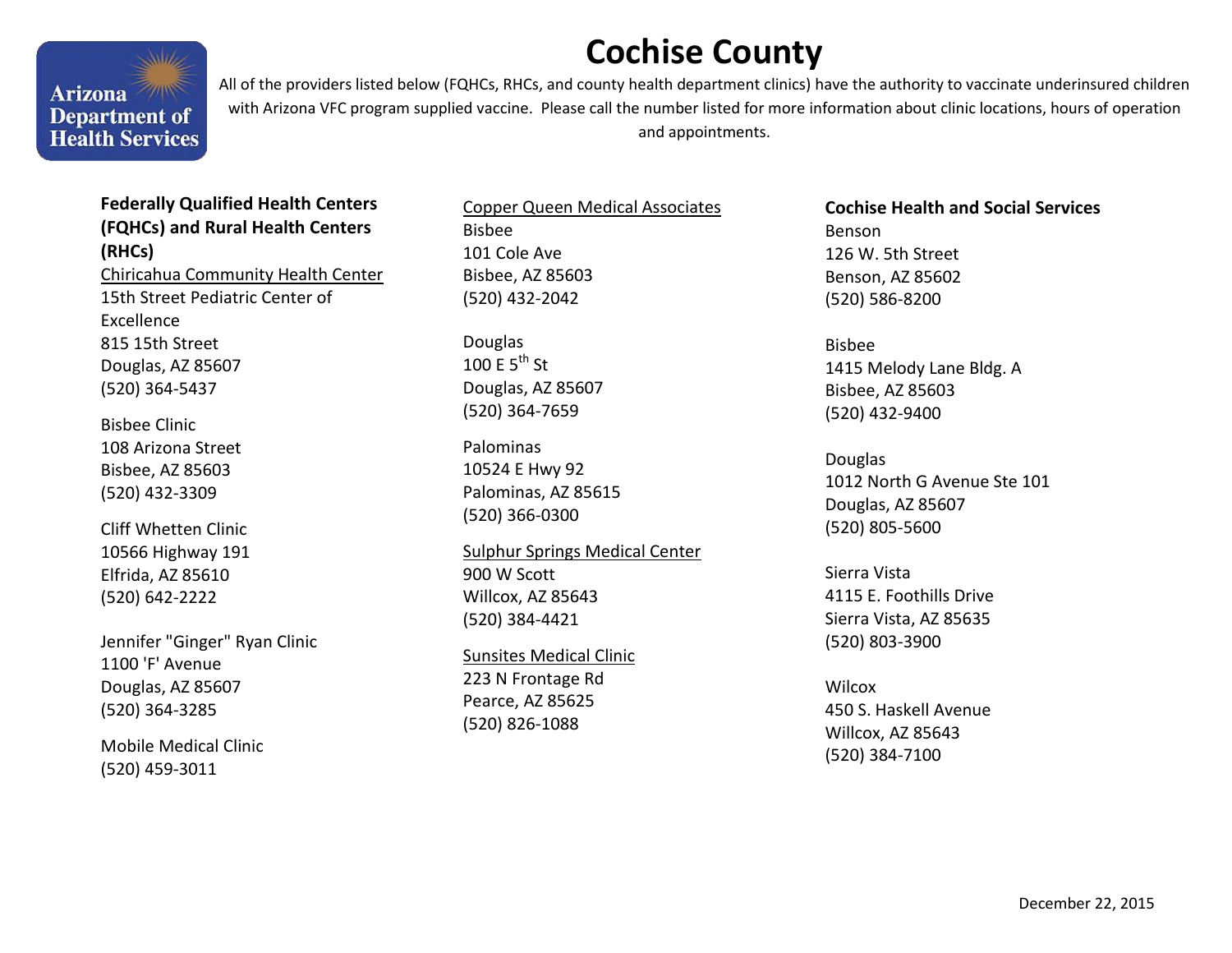# **Coconino County**



All of the providers listed below (FQHCs, RHCs and county health department clinics) have the authority to vaccinate underinsured children with Arizona VFC program supplied vaccine. Please call the number listed for more information about clinic locations, hours of operation and appointments.

## **Federally Qualified Health Centers (FQHCs) and Rural Health Centers (RHCs)**

Canyonlands Community Health Center Fredonia Community Health Center 100 E Wood Hill Rd Fredonia, AZ 86022 (928) 643-6215

Lake Powell Medical Center 467 Vista Ave Page, AZ 86040 (928) 645-8123

Urgent Care/Walk In 440 N Navajo Page, AZ 86040 (928) 645-1700

### North Country Healthcare

Flagstaff 2920 N. 4th Street Flagstaff, AZ 86004 (928) 213-6100

Grand Canyon 1 Clinic Road Grand Canyon, AZ 86023 (928) 638-2551

Williams 301 S  $7^{\text{th}}$  St Williams, AZ 86046 (928) 635-4441

Tuba City Regional Health Care

Corporation Mobile Clinic Tuba City, AZ 86045 Call for days and locations (928) 283-1421

**Coconino County Public Health Services District**  1 (877) 679-7272 Flagstaff 2625 N. King St. Flagstaff, AZ 86004

<span id="page-3-0"></span>(Travel to Page, Williams and Grand Canyon)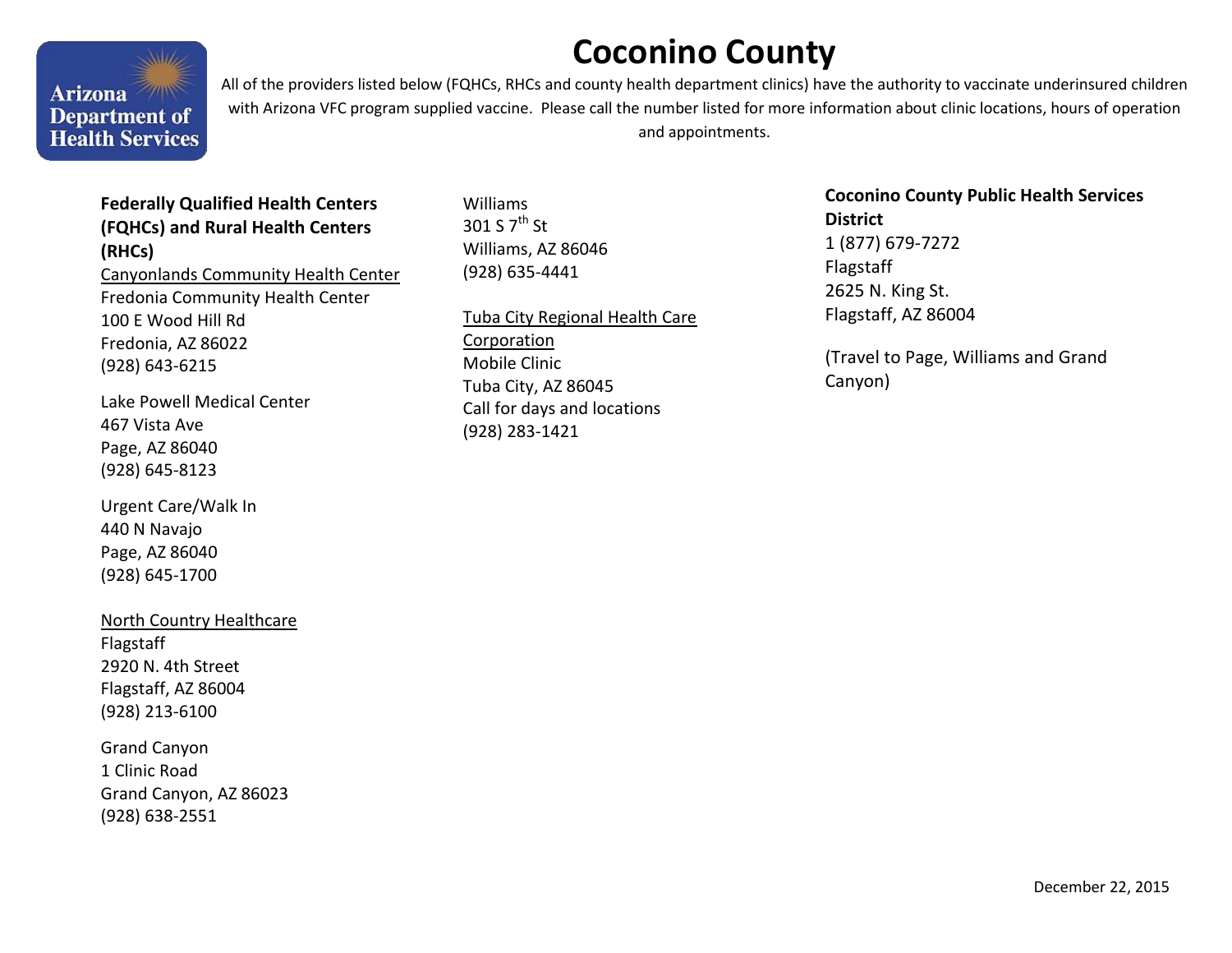# <span id="page-4-0"></span>**Gila County**

We Arizona<sup>7/11</sup> **Department of Health Services** 

All of the providers listed below (FQHCs, RHCs and county health department clinics) have the authority to vaccinate underinsured children with Arizona VFC program supplied vaccine. Please call the number listed for more information about clinic locations, hours of operation and appointments.

## **Federally Qualified Health Centers (FQHCs) and Rural Health Centers (RHCs)**

Canyonlands Healthcare Globe 5860 S. Hospital Drive, Suite 102 Globe, AZ 85501 (928) 402-0491

Pleasant Valley Community Medical Center 124 N Tewksbury Blvd Young, AZ 85554 (928) 462-3435

### **Gila County Division for Health and Emergency Services**  Globe Office 5515 South Apache Ave, Suite 100 Globe, AZ 85501 (928) 402-8811

Payson Office 107 West Frontier Street Payson, AZ 85541 (928) 474-1210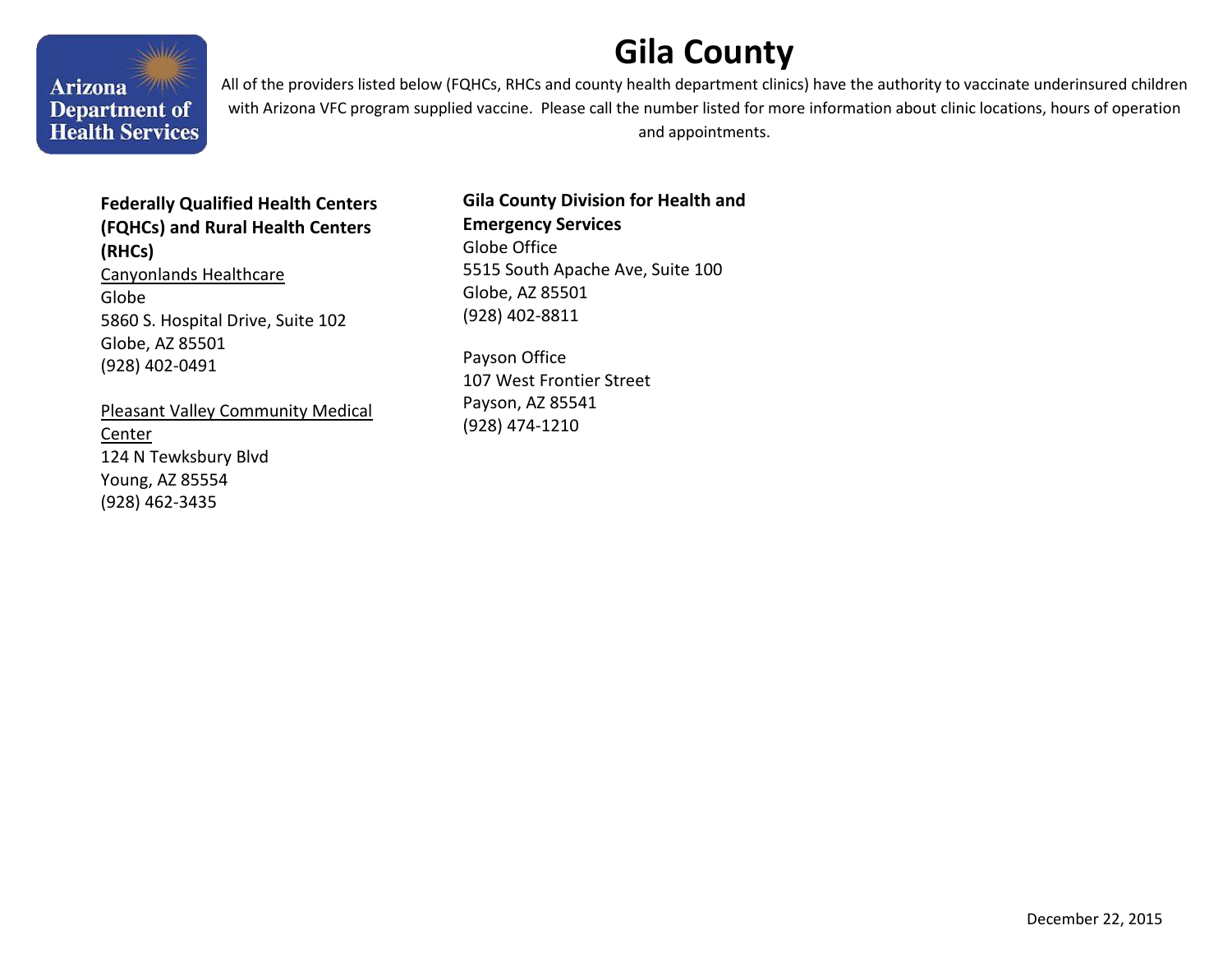# <span id="page-5-0"></span>**Graham County**



All of the providers listed below (FQHCs, RHCs, and county health department clinics) have the authority to vaccinate underinsured children with Arizona VFC program supplied vaccine. Please call the number listed for more information about clinic locations, hours of operation and appointments.

### **Federally Qualified Health Centers (FQHCs) and Rural Health Centers (RHCs)**  Canyonlands Healthcare Safford

2016 W  $16^{th}$  St Safford, AZ 85546 (928) 428-1500

Mount Graham Regional Medical **Center** 2250 W 16<sup>th</sup> St Safford, AZ 85546 (928) 348-4006

### **Graham County Health Department**

826 W Main St Safford, AZ 85546 (928) 428-0110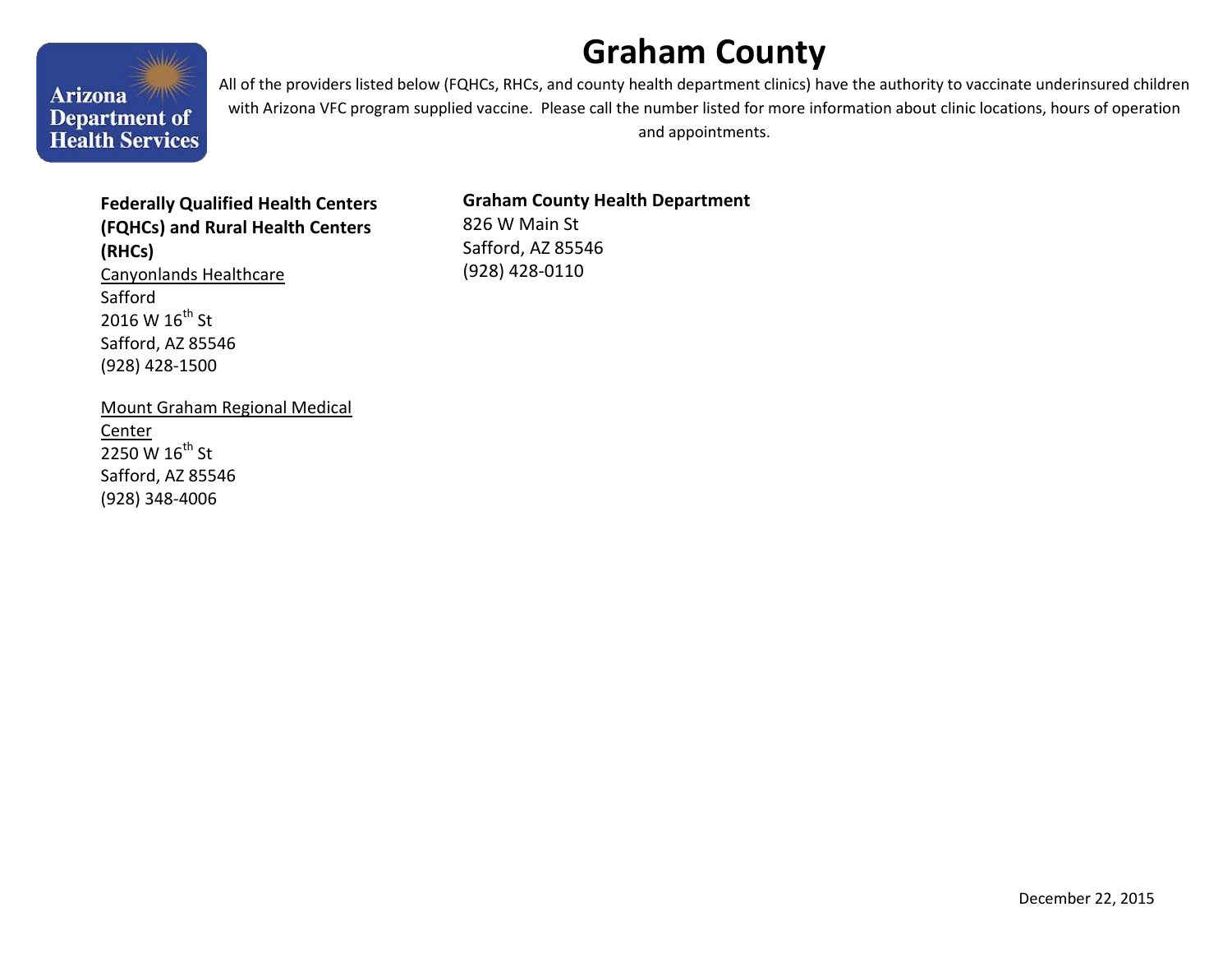# **Greenlee County**



All of the providers listed below (FQHCs, RHCs and county health department clinics) have the authority to vaccinate underinsured children with Arizona VFC program supplied vaccine. Please call the number listed for more information about clinic locations, hours of operation and appointments.

# **Federally Qualified Health Centers (FQHCs) and Rural Health**

**Centers (RHCs)**  Canyonlands Community Health Center Clifton Family Health Center 10-A Ward Canyon Rd Clifton, AZ 85533 (928) 865-4511

Duncan 227 Main St Duncan, AZ 85534 (928) 359-1380

#### **Greenlee County Health Department**  Clifton

253 Fifth St Clifton, AZ 85533 (928) 865-2601

<span id="page-6-0"></span>Duncan 1684 Fairgrounds Rd Duncan, AZ 85534 (928) 865-2601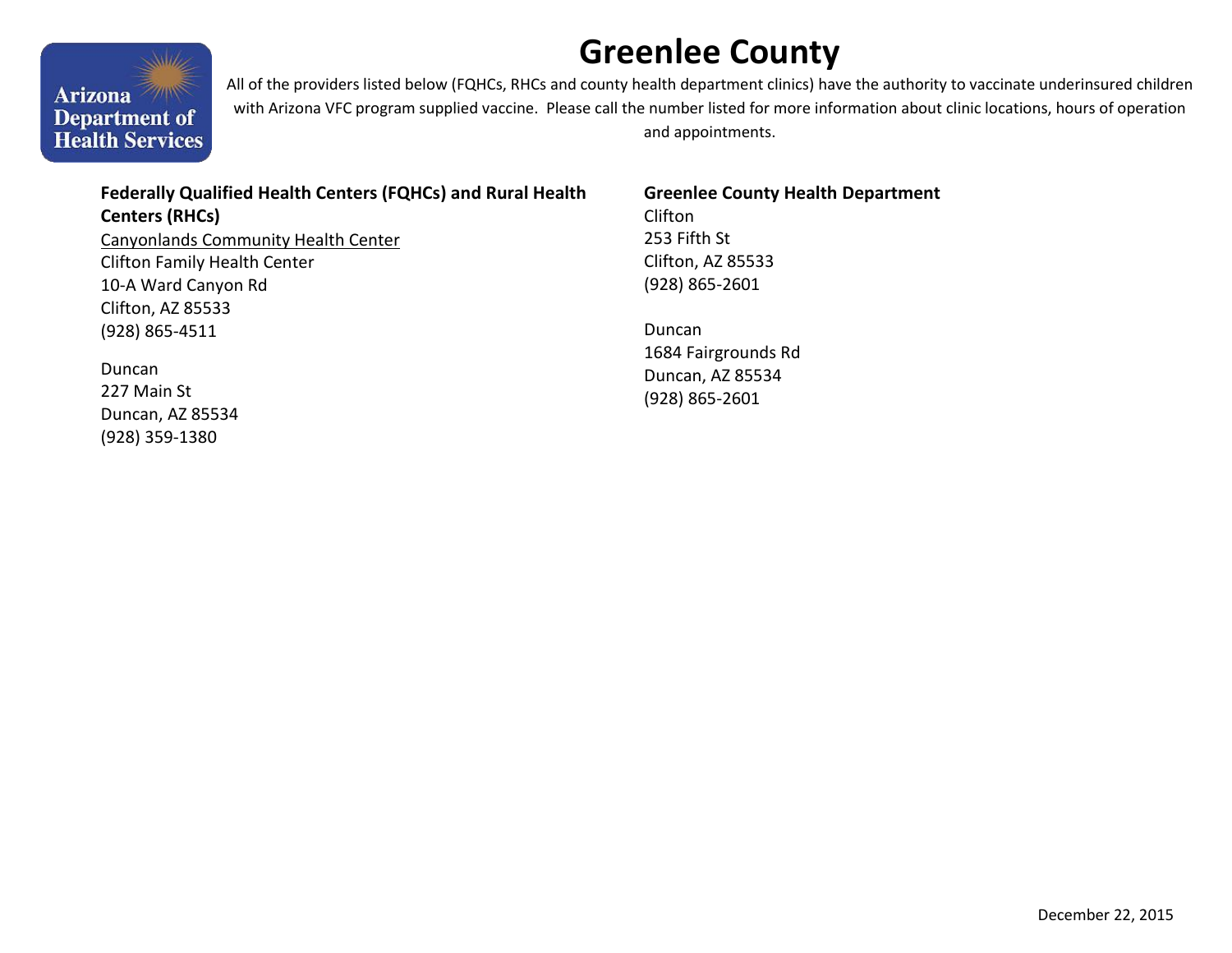# **La Paz County**

Arizona<sup>7/11</sup> **Department of Health Services** 

All of the providers listed below (FQHCs, RHCs and county health department clinics) have the authority to vaccinate underinsured children with Arizona VFC program supplied vaccine. Please call the number listed for more information about clinic locations, hours of operation and appointments.

### **Federally Qualified Health Centers (FQHCs) and Rural Health**

**Centers (RHCs)** 

Bouse Medical Clinic 44031 E Plumosa Rd Bouse, AZ 85325 (928) 851-2177

La Paz Medical Services 150 E Tyson Road Quartzsite, AZ 85359 (928) 927-8747

Parker Medical Center 905 Fiesta Ave Parker, AZ 85344 (928) 669-2225

Tri-Valley Medical Center 39726 Harquahala Mine Rd Salome, AZ 85348 (928) 859-3460

### **La Paz County Health Department**

(928) 669-1100 Parker Clinic 1112 Joshua Ave, Suite 206 Parker, AZ 85344

<span id="page-7-0"></span>Ehrenberg Clinic Ehrenberg Elementary 49241 Ehrenberg/Poston Hwy Ehrenberg, AZ 85334

Quartzsite Clinic Quartzsite Fire Dept. 70 Tyson St Quartzsite, AZ 85346

Salome Clinic TDS Building 66760 Avenue B Salome, AZ 85348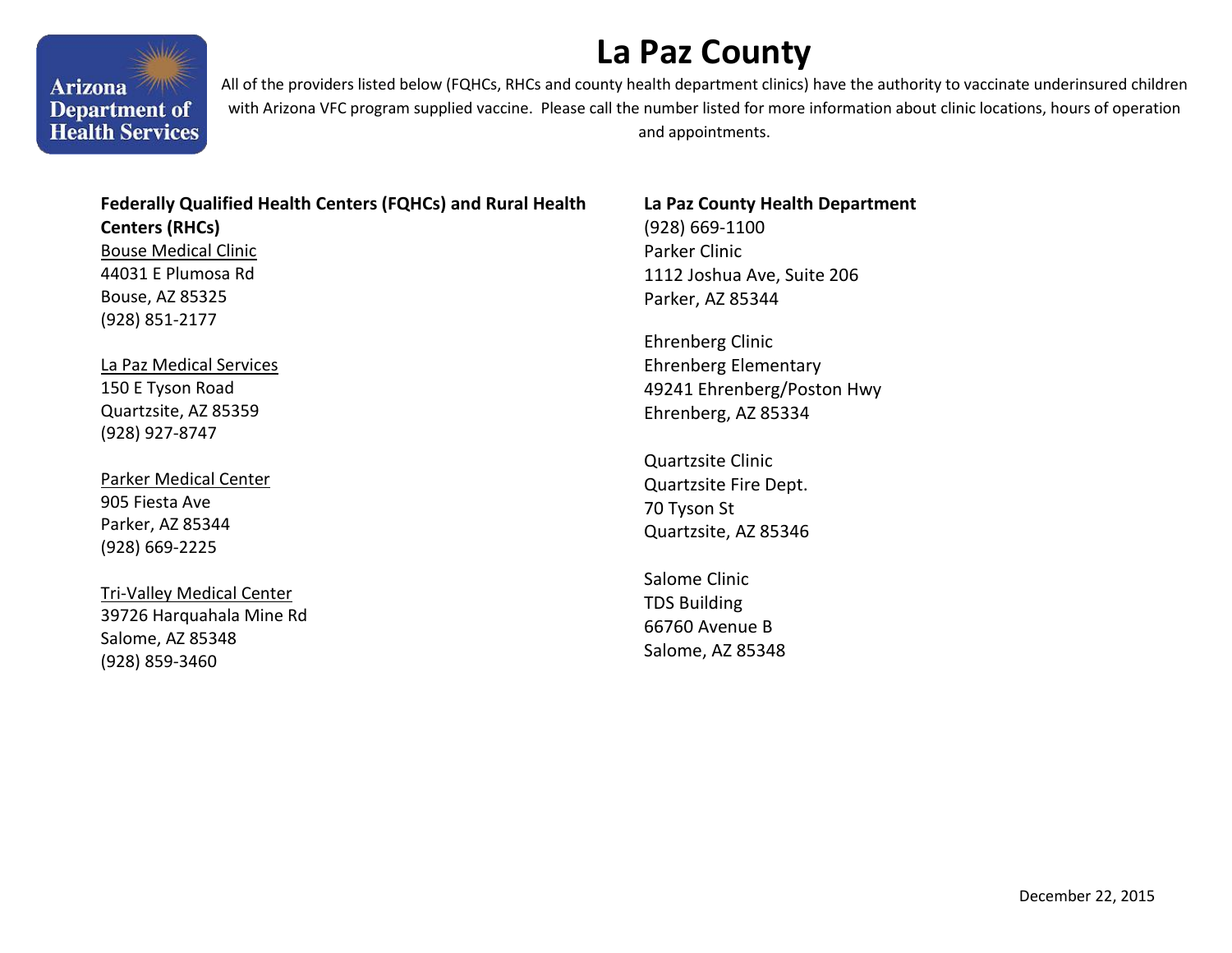# **Arizona Department of Health Services**

### **Federally Qualified Health Centers (FQHCs) and Rural Health Centers (RHCs)**

#### Adelante Healthcare

Buckeye 306 E. Monroe Buckeye, AZ 85326 1-877-809-5092

#### Gila Bend 100 N. Gila Ave Gila Bend, AZ 85337 1-877-809-5092

#### Mesa

1705 W. Main St Mesa, AZ 85201 1-877-809-5092

Phoenix 7725 N. 43rd Ave., Ste. 510 Phoenix, AZ 85051 1-877-809-5092

Surprise 15351 W. Bell Rd Surprise, AZ 85374 1-877-809-5092

Wickenburg 811 N. Tegner St, Ste 113 Wickenburg, AZ 85390 1-877-809-5092

Community Hospital Clinic Wickenburg 519 Rose Lane Wickenburg, AZ 85390 (928) 668-1833

All of the providers listed below (FQHCs, RHCs, county health department clinics and deputized VFC providers) have the authority to vaccinate underinsured children with Arizona VFC program supplied vaccine. Please call the number listed for more information about clinic locations, hours of operation and appointments.

**Maricopa County** 

Maricopa Integrated Health System 7<sup>th</sup> Ave Family Health Center 1205 S. 7th Ave. Phoenix, AZ 85007 (602) 344-6600

Avondale Family Health **Center** 950 E. Van Buren Avondale, AZ 85323 (623) 344-6800

Chandler Family Health Center 811 S. Hamilton Chandler, AZ 85225 (480) 344-6100

Comprehensive HealthCare Center 2525 E Roosevelt St Phoenix, AZ 85008 (602) 344-1015

El Mirage Family Health Center 12428 W. Thunderbird El Mirage, AZ 85335 (623) 344-6500

Glendale Family Health Center 5141 W. Lamar St. Glendale, AZ 85301 (623) 344-6700

Guadalupe Family Health Center 5825 E. Calle Guadalupe Guadalupe, AZ 85283 (480) 344-6000

Maryvale Family Health Center 4011 N. 51st Ave. Phoenix, AZ 85031 (623) 344-6900

McDowell Healthcare Center 1144 E McDowell Rd Phoenix, AZ 85006 (602) 344-6550

Mesa Family Health Center 59 S. Hibbert Mesa, AZ 85210 (480) 344-6200

South Central Family Health Center 33 W. Tamarisk St. Phoenix, AZ 85041 (602) 344-6400

Sunnyslope Family Health Center 934 W. Hatcher Phoenix, AZ 85021 (602) 344-6300

Mountain Park Health Center Baseline 635 E. Baseline Rd Phoenix, AZ 85042 (602) 243-7277

East Phoenix/Gateway 690 N. Cofco Center, Suite 230 Phoenix, AZ 85008 (602) 243-7277

Goodyear 140 N. Litchfield Rd Goodyear, AZ 85338 (602) 243-7277

Maryvale 6601 W. Thomas Rd Phoenix, AZ 85033 (602) 243-7277

<span id="page-8-0"></span>Tempe 1492 S. Mill Ave, Suite 312 Tempe, AZ 85281 (602) 243-7277

Native Health Native Health (Central) 4520 North Central Ave, Suite 620 Phoenix, AZ 85012 (602) 279-5262

NHW Community Health Center 2423 West Dunlap, Suite 140 Phoenix, AZ 85021 (602) 279-5351

NOAH Balsz Health Center 1300 N 48<sup>th</sup> St Phoenix, AZ 85008 (480) 882-4545

Heuser Family Health Center 7301 E 2<sup>nd</sup> St, Suite 210 Scottsdale, AZ 85251 (480) 882-4545

Palomino Health Center 15833 N 29th St Phoenix, AZ 85032 (480) 882-4545

Wesley Community Center 1300 South 10th St Phoenix, AZ 85034 (602) 257-4323

## **Maricopa County Department of Public Health**

Phoenix (Main) 1645 E Roosevelt St Phoenix, AZ 85006 (602) 506-8815

West 1850 N. 95th Ave, Ste 184 Phoenix, AZ 85037 (623) 474-2290

East 635 E. Broadway Rd Mesa, AZ 85204 (480) 834-2660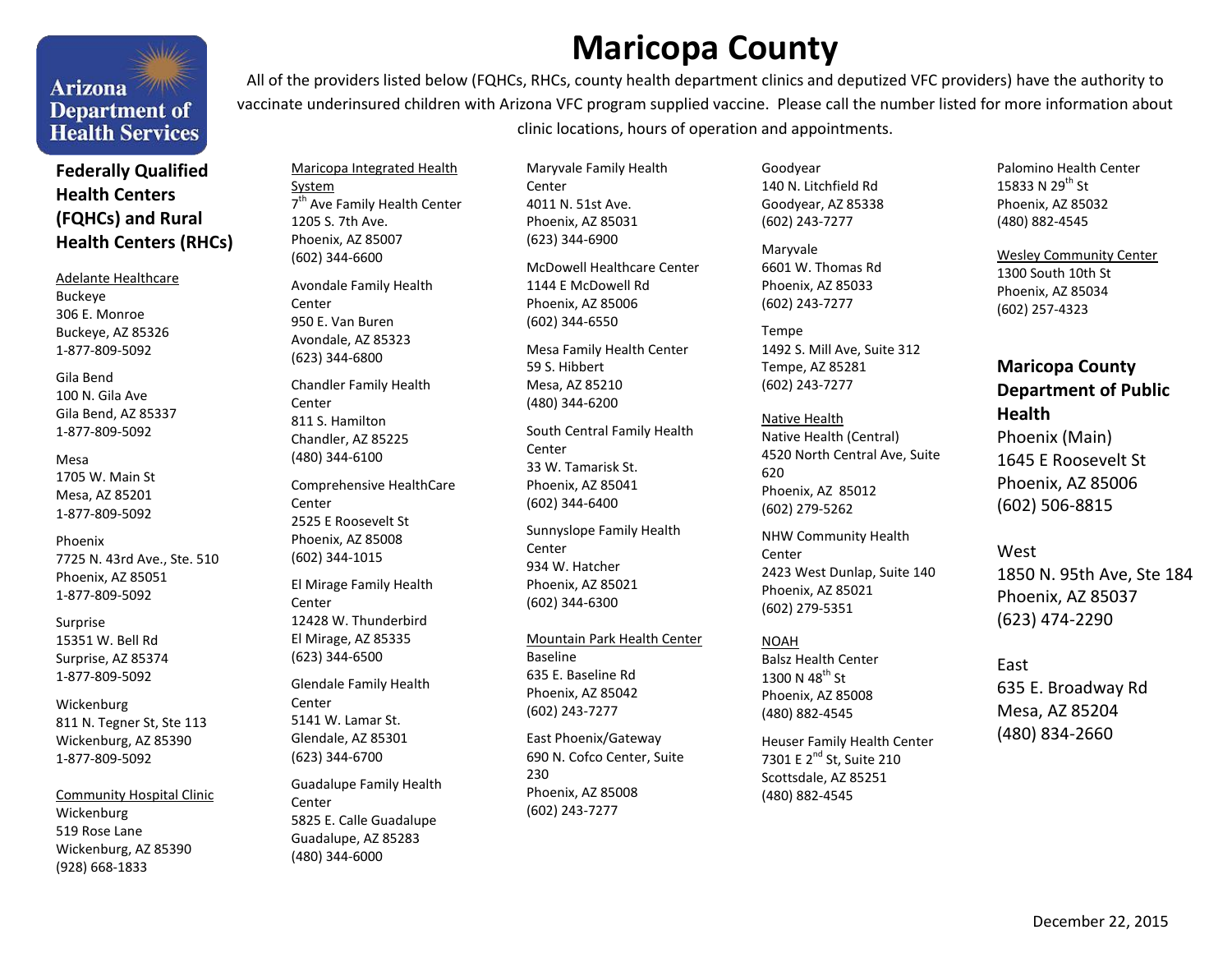#### **Deputized**

#### **VFC Providers**

Arizona Medical Clinic 1847 W Heatherbrae Dr Phoenix, AZ 85015 (602) 274-2100

CRMC KidShots Community Wellness Call the hotline (480) 728- 3777 for each site's dates and hours of operation

Chandler Care Center 777 E. Galveston Rd., Chandler

Kid Shots at Chaparral Elementary School 3380 E. Frye Road, Gilbert

Chandler Fashion Mall, Community Room near Paradise Bakery in food court area

WIC Chandler Office 3002 N. Arizona Ave., Chandler

Kid Shots at CRMC 1875 W. Frye Rd., Chandler

Kid Shots at Kyrene de las Lomas Elementary School 11820 S. Warner-Elliot Loop, Phoenix

Kid Shots at Kyrene Family Resource Center at Kyrene de los Ninos Elementary School 1330 E. Dava Drive, Tempe

## Desert View Pediatrics **Maricopa County Continued**

727 E Bethany Home Rd,

4540 E Baseline Rd, Suite 108

4365 East Pecos Rd, Suite 123

521 W Thomas Rd, 2<sup>nd</sup> Floor

3305 E Greenway Rd, Suite 6

Phoenix, AZ 85014 (602) 279-2400

Gilbert Pediatrics

Mesa, AZ 85206 (480) 892-3880

Gilbert, AZ 85297 (480) 892-3880

Phoenix, AZ 85013 (602) 254-0390

Phoenix, AZ 85032 (602) 867 -1252

6211 N 35<sup>th</sup> Ave, Suite 1 Phoenix, AZ 85017 (602) 242-5000

455 N Mesa Dr, Suite 16E

3130 E Baseline Rd, Suite 103

9515 W Camelback Rd, #142

Mesa, AZ 85201 (480) 610-0752

Mesa, AZ 85204 (480) 539 -7618

Phoenix, AZ 85037 (602) 903-5365

Kids Kare

Suite A-101

Mesa Fire Department 4530 E McKellips Rd, #101 Mesa, AZ 85215 (480) 644-6829

#### Phoenix Fire Department –

Baby Shots 2425 W. Lower Buckeye Rd, Bldg. 8 Phoenix, AZ 85034 (602) 534 -8640

Providence Pediatrics, Corp. 8410 W Thomas Rd, Ste 140 Phoenix, AZ 85037 (623) 846-7337

9220 N Central Ave Phoenix, AZ 85020 (602) 997-9898

1701 W Glendale Ave, Suite 3 Phoenix, AZ 85021 (602) 246-9090

Pueblo Family Physicians, Ltd. 4350 N  $19^{th}$  Ave, Suite 6 Phoenix, AZ 85015 (602) 264-9191

15425 N. Greenway Hayden Loop, Suite A-300 Scottsdale, AZ 85260 (480) 607-1124

Young Arizona Pediatrics

15653 N Reems Rd, Suite 110 Surprise, AZ 85374 (623) 214-3454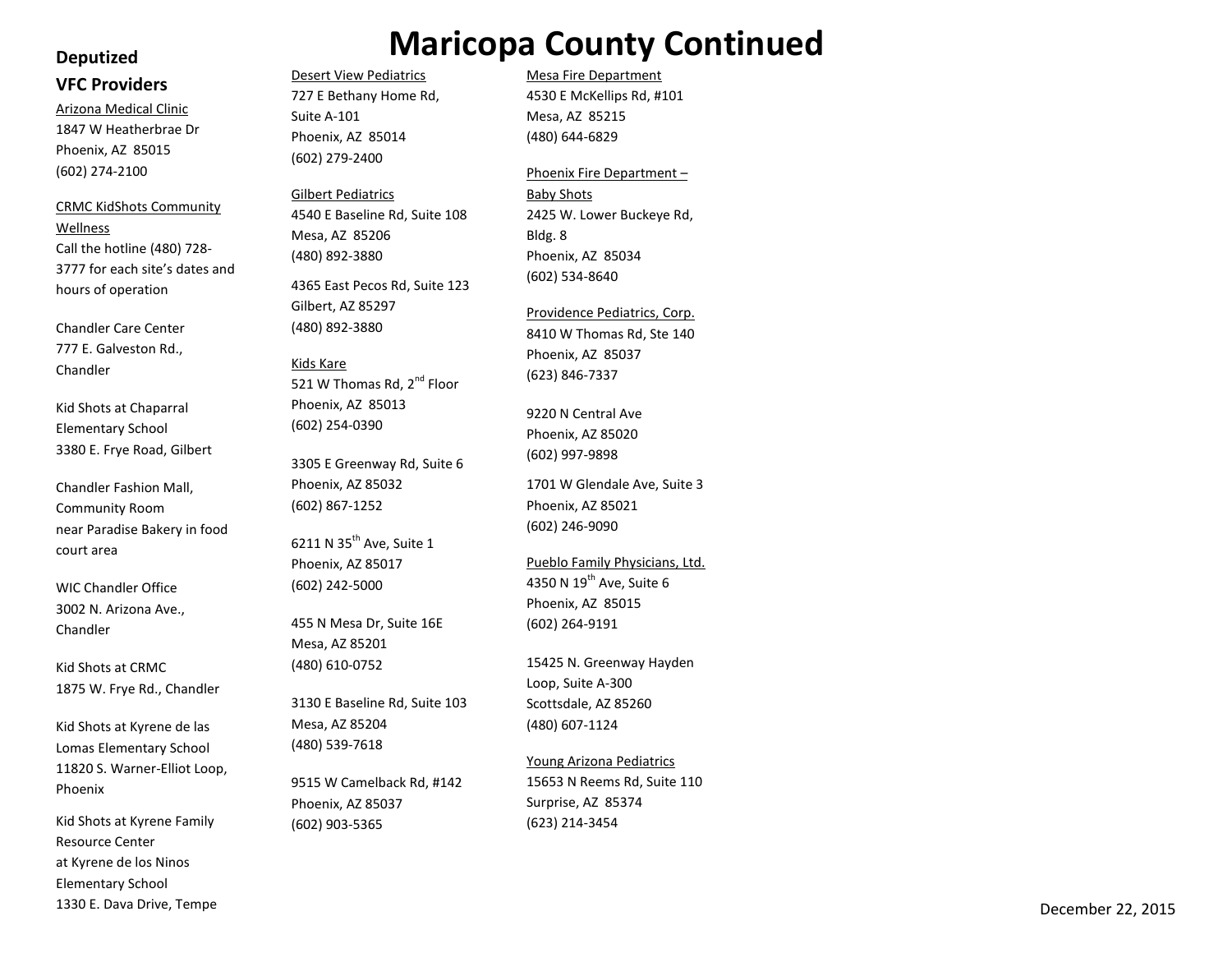# **Mohave County**



All of the providers listed below (FQHCs, RHCs and county health department clinics) have the authority to vaccinate underinsured children with Arizona VFC program supplied vaccine. Please call the number listed for more information about clinic locations, hours of operation and appointments.

## **Federally Qualified Health Centers (FQHCs) and Rural Health Centers (RHCs)**

Canyonlands HealthCare Beaver Dam 3272 E Rio Virgin Rd Littlefield, AZ 86432 (928) 347-5971

North Country Health Care Bullhead City 2585 S Miracle Mile, Suite 116 Bullhead City, AZ 86442 (928) 704-1221

Kingman 1510 Stockton Hill Rd Kingman, AZ 86401 (928) 753-1177

Lake Havasu 2090 N Smoketree Ave Lake Havasu City, AZ 86403 (928) 854-1800

### **Mohave County Department of Public Health**

Bullhead City 1222 Hancock Rd Bullhead City, AZ 86442 (928) 758-0703

<span id="page-10-0"></span>Colorado City 20 South Colvin Colorado City, AZ (928) 875-8960

Kingman 700 W Beale St Kingman, AZ (928)753-0714

Lake Havasu 2001 College Drive, Suite 115 Lake Havasu, AZ 86403 (928) 453-0703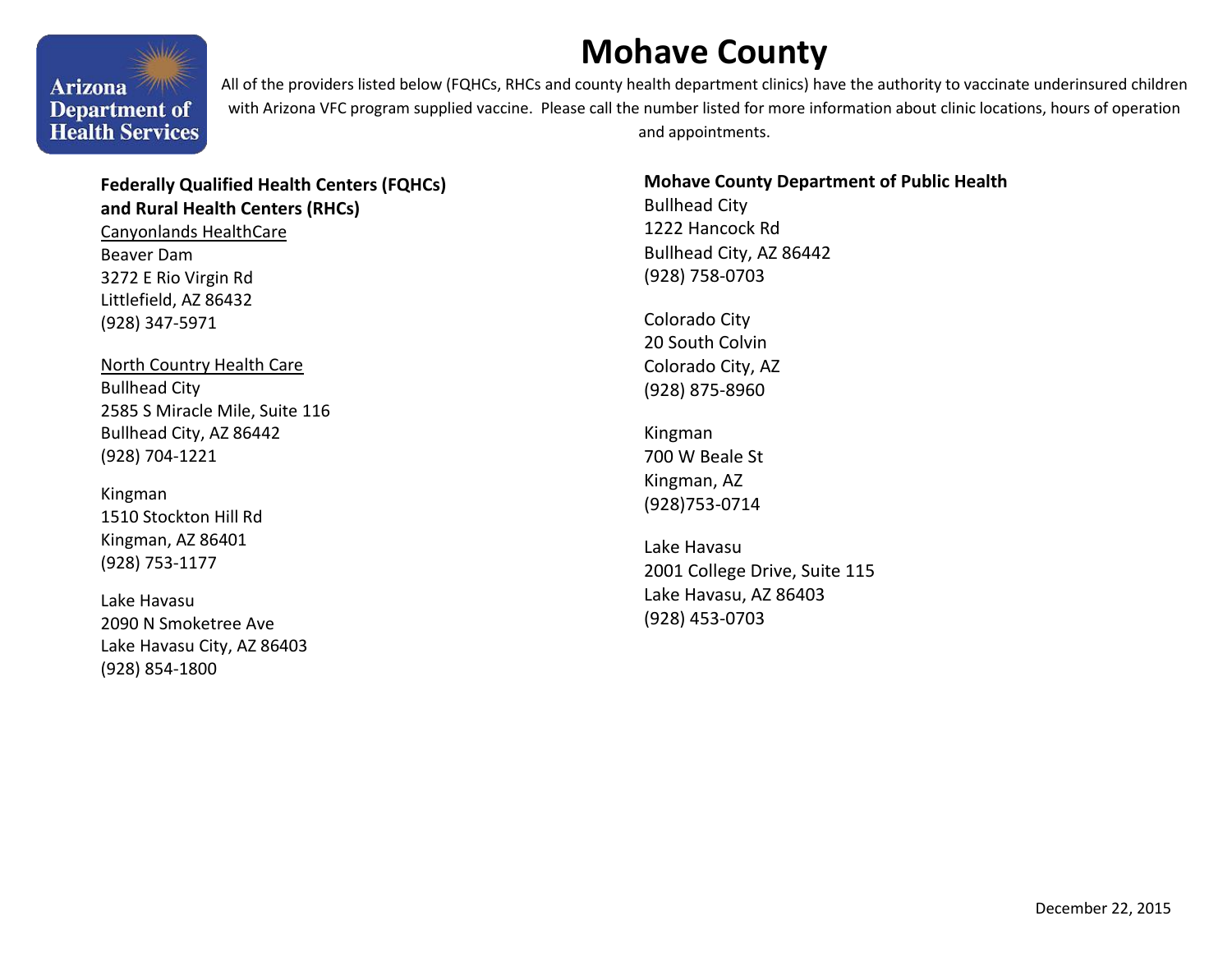# **Navajo County**

**Arizona** Department of **Health Services** 

All of the providers listed below (FQHCs, RHCs and county health department clinics) have the authority to vaccinate underinsured children with Arizona VFC program supplied vaccine. Please call the number listed for more information about clinic locations, hours of operation and appointments.

### **Federally Qualified Health Centers (FQHCs) and Rural Health Centers (RHCs)**

Canyonlands Health Care Chilchenbeto Chilchenbeto Chapter House Complex E Hwy 160 to Rte 159 Kayenta, AZ 86033 (928) 697-8154

North Country Health Care Holbrook 2109 Navajo Blvd Holbrook, AZ 86025 (928) 524-2851

Show Low 2650 E. Show Low Lake Rd, Suite 1 Show Low, AZ 85901 (928) 537-4300

**Winslow** 620 West Lee Street Winslow, AZ 86047 (928) 289-2000

Summit Healthcare Heber Overgaard Community Clinic 2931 S Highway 260 Overgaard, AZ 85933 (928) 535-3616

### **Navajo County Public Health Services District**

Holbrook 117 E Buffalo St Holbrook, AZ 86025 (928) 524-4750

<span id="page-11-0"></span>Show Low 251 N Penrod Rd Show Low, AZ 85901 (928) 532-6050

Winslow 619 E  $3^{\text{rd}}$  St Winslow, AZ 86047 (928) 289-6830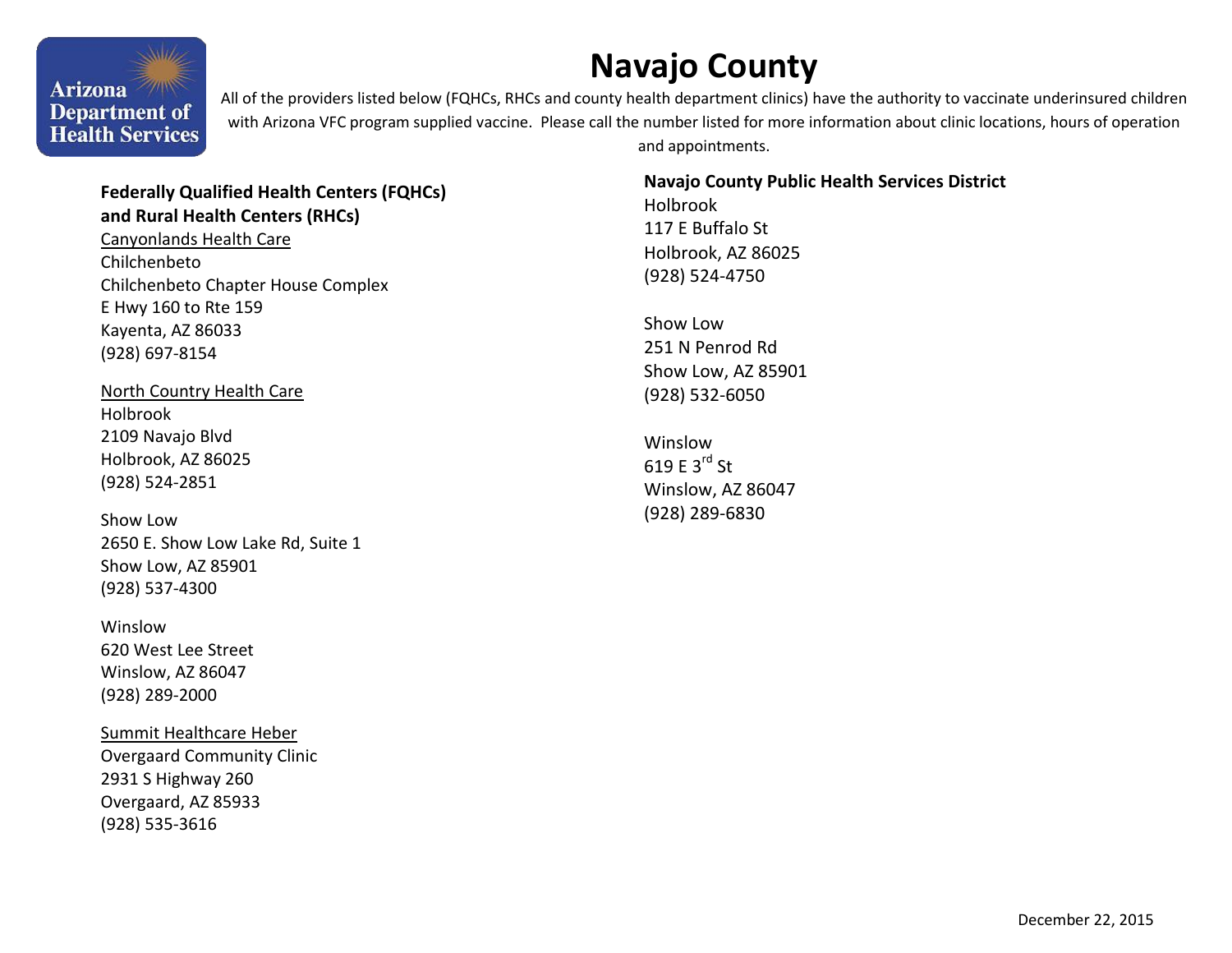# Arizona<sup>7/11/18</sup> **Department of Health Services**

## **Federally Qualified Health Centers (FQHCs) and Rural Health Centers (RHCs)**

Desert Senita Community Health Center Malacate 410 N. Malacate Street Ajo, AZ 85321 (520) 387-5651

El Rio Health Center Broadway Health Center 1101 E Broadway Blvd, Suite 110 Tucson, AZ 85719 (520) 670-3909

Congress Health Center 839 W. Congress St. Tucson, AZ 85745 (520) 670-3909

El Pueblo Health Center 101 W. Irvington Rd., 3C Tucson, AZ 85714 (520) 670-3909

Northwest Clinic 320 W. Prince Rd. Tucson, AZ 85705 (520) 670-3909

Pascua Clinic 7490 S. Camino de Oeste Tucson, Arizona 85746 (520) 670-3909

**Pima County** 

All of the providers listed below (FQHCs, RHCs, county health department clinics and deputized VFC providers) have the authority to vaccinate underinsured children with Arizona VFC program supplied vaccine. Please call the number listed for more information about clinic locations, hours of operation and appointments.

 Southeast Clinic 6950 E. Golf Links Tucson, Arizona 85730 (520) 670-3909

Southwest Pediatrics 1500 W. Commerce Ct. Tucson, AZ 85746 (520) 670-3909

Sunnyside TAPP (schoolbased) 1725 E. Bilby Rd. Tucson, AZ 85706 (520) 670-3909

#### Marana Health Center

Clinica Del Alma 3690 S. Park Ave Tucson, AZ 85713 (520) 616-6760

East Side Health Center 8181 E Irvington Rd Tucson, AZ 85730 (520) 574-1551

Ellie Towne Health Center 1670 W Ruthrauff Rd Tucson, AZ 85705 (520) 616-6797

Flowing Wells Family Health Center 1323 W. Prince Rd Tucson, AZ 85705 (520) 887-0800

Freedom Park Health Center 5000 E. 29<sup>th</sup> Street Tucson, AZ 85711 (520) 790-8500

Keeling Health Center 435 E. Glenn Tucson, AZ 85705 (520) 616-1560

Marana High School Teen Wellness 12000 W Emigh Rd Tucson, AZ 85743 (520) 616-6400

MHC Healthcare-Main 13395 N. Marana Main Street Marana, AZ 85653 (520) 682-4111

MHC Primary Care 2355 N Wyatt Drive, Suite 101 Tucson, AZ 85712 (520) 616-4948

Ortiz Community Health Center 12635 W. Rudasill Road Tucson, AZ 85743 (520) 682-3777

Santa Catalina Health Center 15631 N. Oracle Road, Suite 141 Tucson, AZ 85739 (520) 825-6763

West Side Health Center 2202 W Anklam Rd Tucson, AZ 85709 (520) 616-6790

Wilmot Family Health Center 899 N Wilmot Rd, Building B Tucson, AZ 85711 (520) 290-1100

United Community Health Center Altar Valley Health & Wellness Center – Robles Elementary 9875 S Sasabe Rd Tucson, AZ 85736 (520) 822-9418 ext. 204

<span id="page-12-0"></span>Altar Valley Health & Wellness Center 16350 W Ajo Hwy Tucson, AZ 85735 (520) 822-9418 ext. 204

Amado 28720 S Nogales Highway Amado, AZ 85645 (520) 407-5510

Arivaca 17388 W. 3rd St Arivaca, AZ 85601 (520) 407-5500

Continental Pediatric Clinic 1260 S. Campbell Road Green Valley, AZ 85614 (520) 407-5800

Continental School Wellness Center 1991 E. Whitehouse Canyon Rd. Green Valley, AZ 85614 (520) 625-4581 ext. 303

Sahuarita Heights 2875 E Sahuarita Rd Sahuarita, AZ 85629 (520) 576-5770

Sahuarita Wellness Center 350 W. Sahuarita Rd. Sahuarita, AZ 85629 (520) 625-3502 ext. 1211

Sopori Wellness Center 5000 E Arivaca Rd Amado, AZ 85645 (520) 625-3502 ext1313

Sycamore Wellness Center 16701 S Houghton Rd Vail, AZ 85641 (520) 879-3527

Three Points 15921 W. Ajo Way Tucson, AZ 85735 (520) 407-5700

Old Vail Middle School Campus 13299 E. Colossal Cave Road Vail, AZ 85641 (520) 762-5200

Presidio Pointe 275 W. Continental Rd., Ste 141 Green Valley, AZ 85622 (520) 407-5400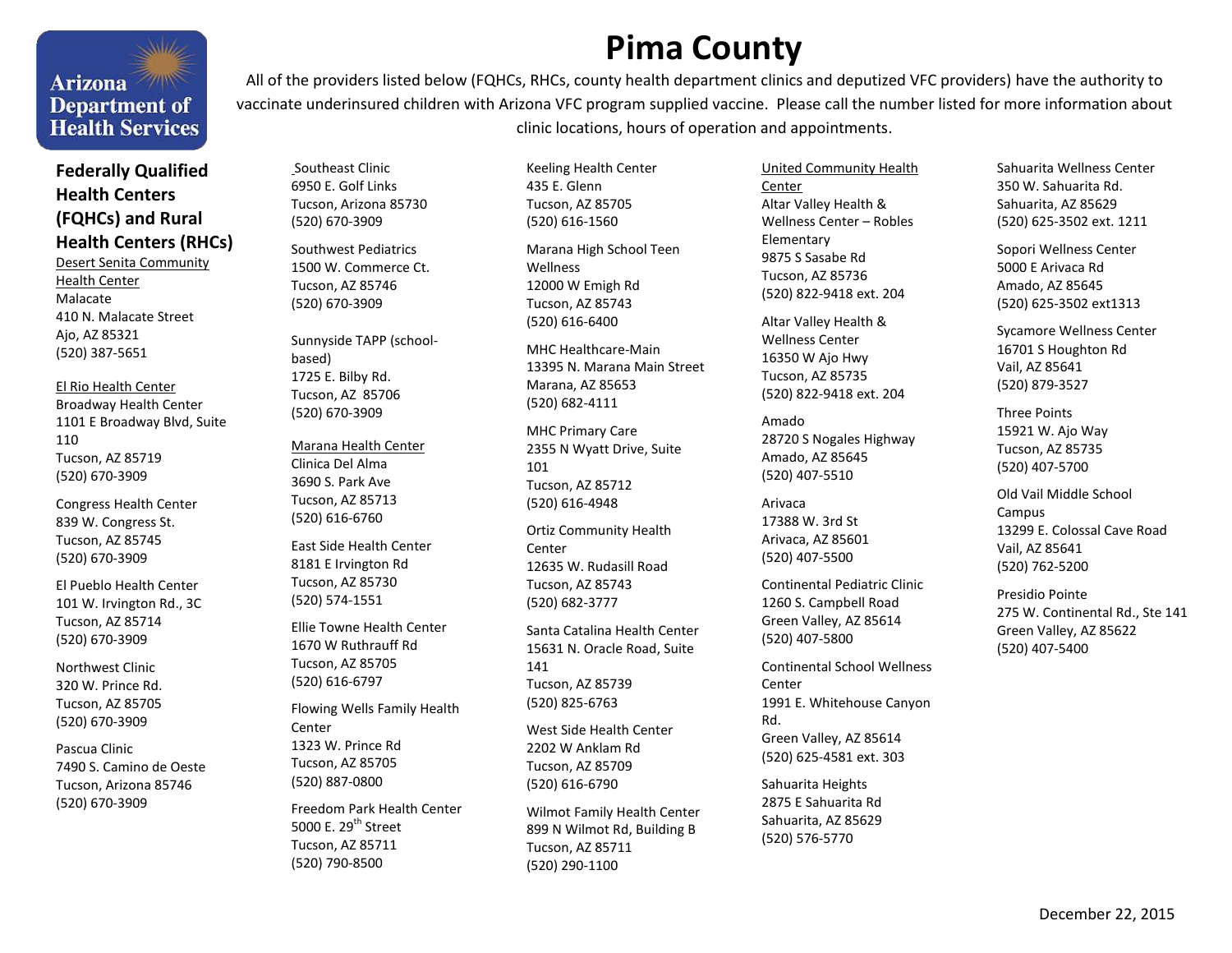# **Pima County Continued**

| <b>Pima County</b>                                                                                          | <b>Deputized</b>                                                  |
|-------------------------------------------------------------------------------------------------------------|-------------------------------------------------------------------|
| <b>Department of Public</b><br><b>Health</b><br>Ajo                                                         | <b>VFC Providers</b><br>Catalina Pediatrics, PC<br>3085 N Swan Rd |
| 120 Estrella<br>Ajo, AZ 85321<br>(520) 387-7206                                                             | Tucson, AZ 85712<br>(520) 323-3099                                |
| Catalina Community<br>Clinic<br>3535 E. Hawser St<br>Catalina, AZ 85739<br>(520) 825-9299<br>(520) 243-2850 |                                                                   |
| <b>Green Valley</b><br>601 N La Canada<br>Green Valley, AZ 85614<br>(520) 648-1626                          |                                                                   |
| Tucson - East<br>6920 E. Broadway Ste E<br><b>Tucson, AZ 86710</b><br>(520) 298-3888                        |                                                                   |
| Tucson - North<br>3550 N 1st Ave<br><b>Tucson, AZ 85719</b><br>(520) 243-2850                               |                                                                   |
| Tucson - South<br>(Walters C. Rogers Clinic)<br>175 W Irvington<br>Tucson, AZ 85714<br>(520) 889-9543       |                                                                   |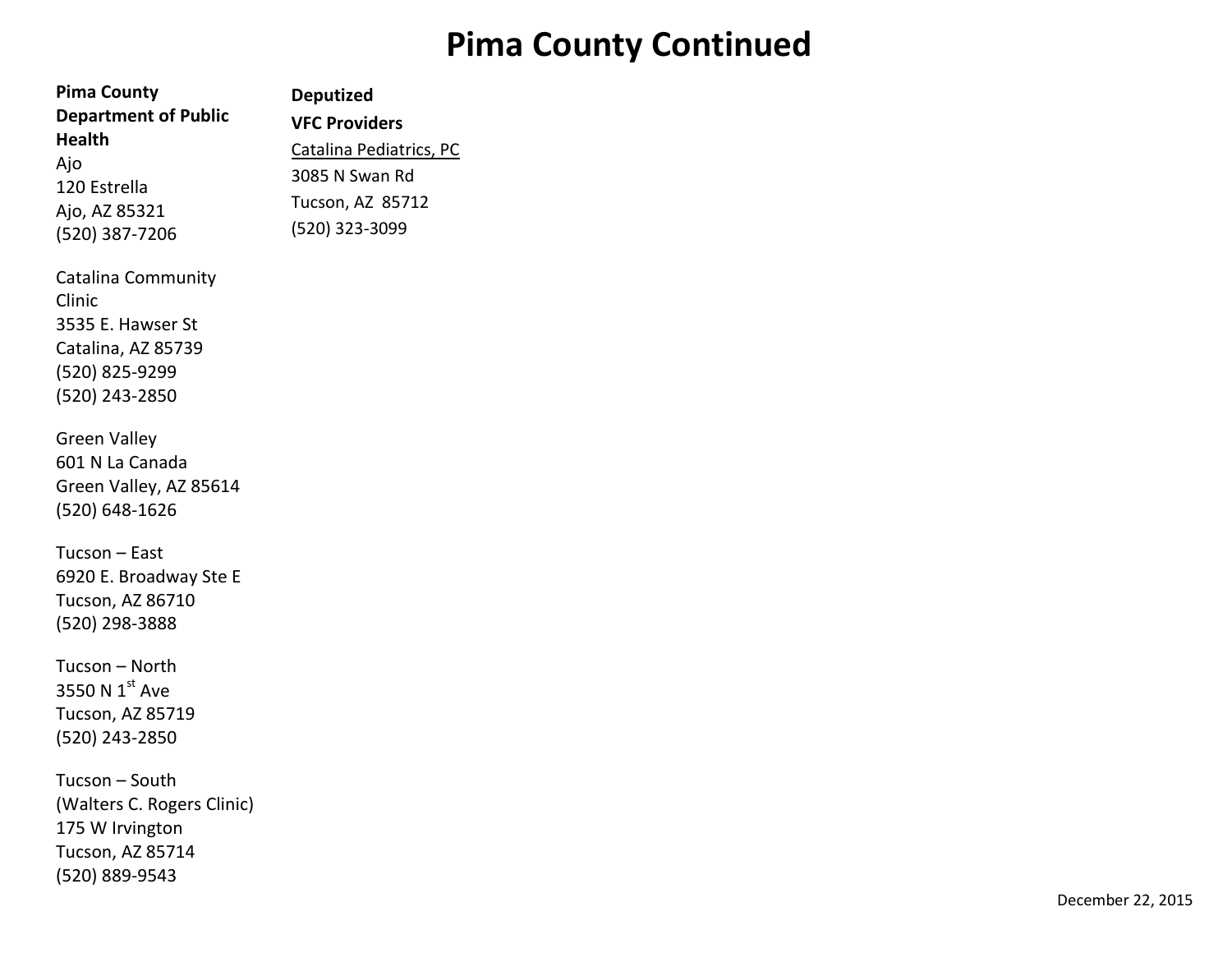# **Pinal County**

Arizona<sup>7/11</sup> **Department of Health Services** 

WW

All of the providers listed below (FQHCs, RHCs and county health department clinics) have the authority to vaccinate underinsured children with Arizona VFC program supplied vaccine. Please call the number listed for more information about clinic locations, hours of operation and appointments.

**Federally Qualified Health Centers (FQHCs) and Rural Health Centers (RHCs)**  Kearny Clinic 100 Tilbury Drive Kearny, AZ 85237 (520) 363-5573

Rightway HealthCare LLC 1864 E Florence Blvd, Suite 2 Casa Grande, AZ 85222 (520) 876-5000

Sun Life Family Health Center Casa Grande 865 N. Arizola Rd. Casa Grande, AZ 85122 (520) 836-3446

Center for Women and Children 1856 E Florence Blvd Case Grande, AZ 85122 (520) 836-5036

**Coolidge** 1284 N. Arizona Blvd. Coolidge, AZ 85128 (520) 723-9131

Eloy 205 N. Stuart Blvd. Eloy, AZ 85131 (520) 466-7883

Maricopa 44765 W. Hathaway Ave. Maricopa, AZ 85138 (520) 568-2245

Oracle 1870 W. American Way Oracle, AZ 85623 (520) 896-2092

San Manuel 23 McNab Pkwy. San Manuel, AZ 85631 (520) 385-2234

Superior Clinic 1134 W Highway 60 Superior, AZ 85713 (520) 689-2423

**Pinal County Public Health Services District**  Apache Junction 575 N Idaho St, Ste 301 Apache Junction, AZ 85119 1-866-960-0633

Casa Grande 820 E Cottonwood Ln, Bldg E Casa Grande, AZ 85122 1-866-960-0633

Coolidge 119 W Central Coolidge, AZ 85128 1-866-960-0633

Eloy 302 E 5th St Eloy, AZ 85131 1-866-960-0633

Mammoth 110 Main St Mammoth, AZ 85618 1-866-960-0633

Maricopa 41600 W Smith-Enke Rd, Bldg 15 Maricopa, AZ 85138 1-866-960-0633

<span id="page-14-0"></span>San Tan Valley 36235 N Gantzel Rd San Tan Valley, AZ 85142 1-866-960-0633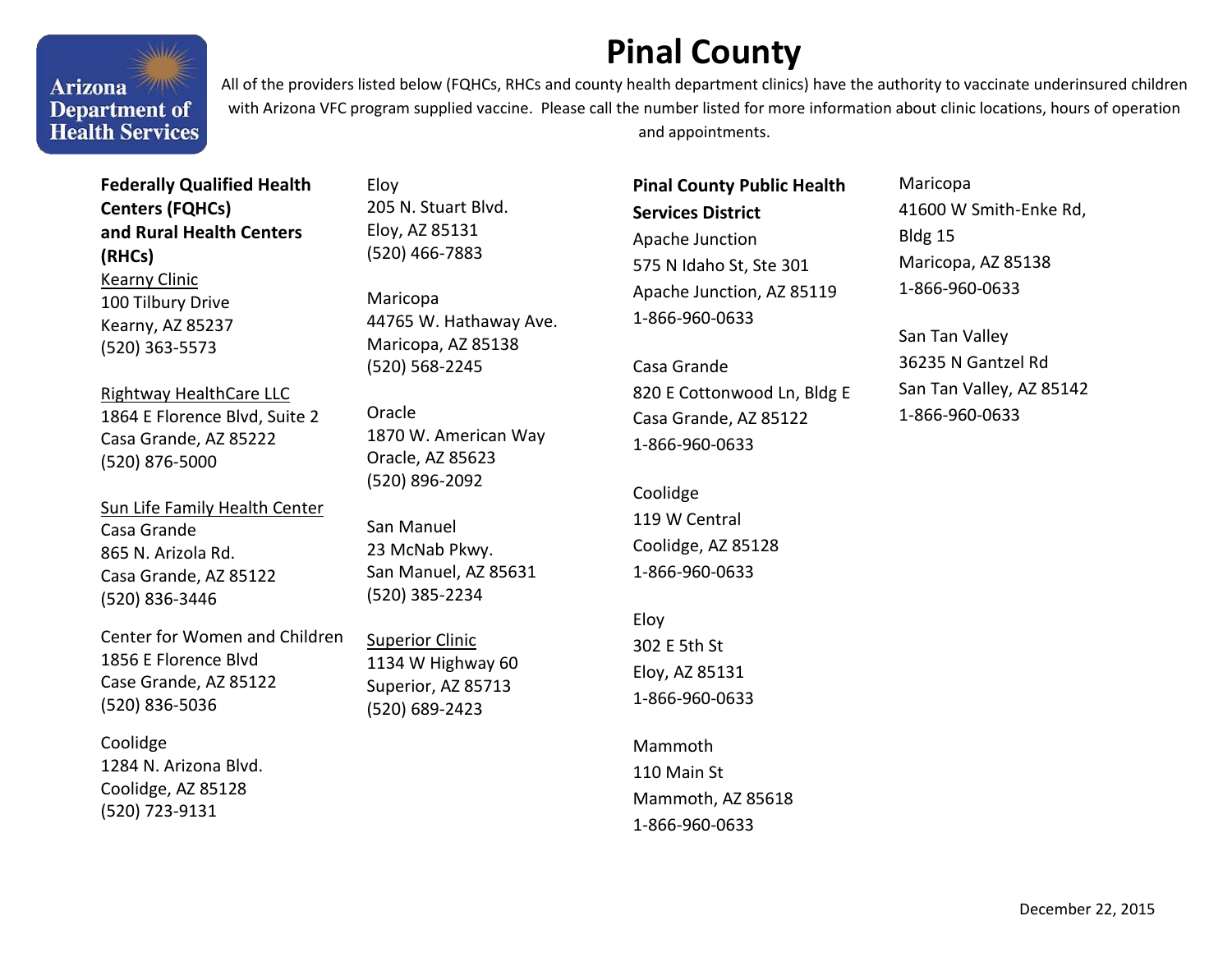# <span id="page-15-0"></span>**Santa Cruz County**



All of the providers listed below (FQHCs, RHCs and county health department clinics) have the authority to vaccinate underinsured children with Arizona VFC program supplied vaccine. Please call the number listed for more information about clinic locations, hours of operation and appointments.

**Federally Qualified Health Centers (FQHCs) and Rural Health Centers (RHCs) & Santa Cruz County Public Health Department**  Mariposa Community Health Center Family Health Center 101 Taylor St Patagonia, AZ 85624 (520) 281-1550

Mariposa CHC at Nogales 1852 N Mastick Way Nogales, AZ 85621 (520) 281-1550

Mariposa CHC at Rio Rico 1103 Circulo Mercado Rio Rico, AZ 85648 (520) 281-1550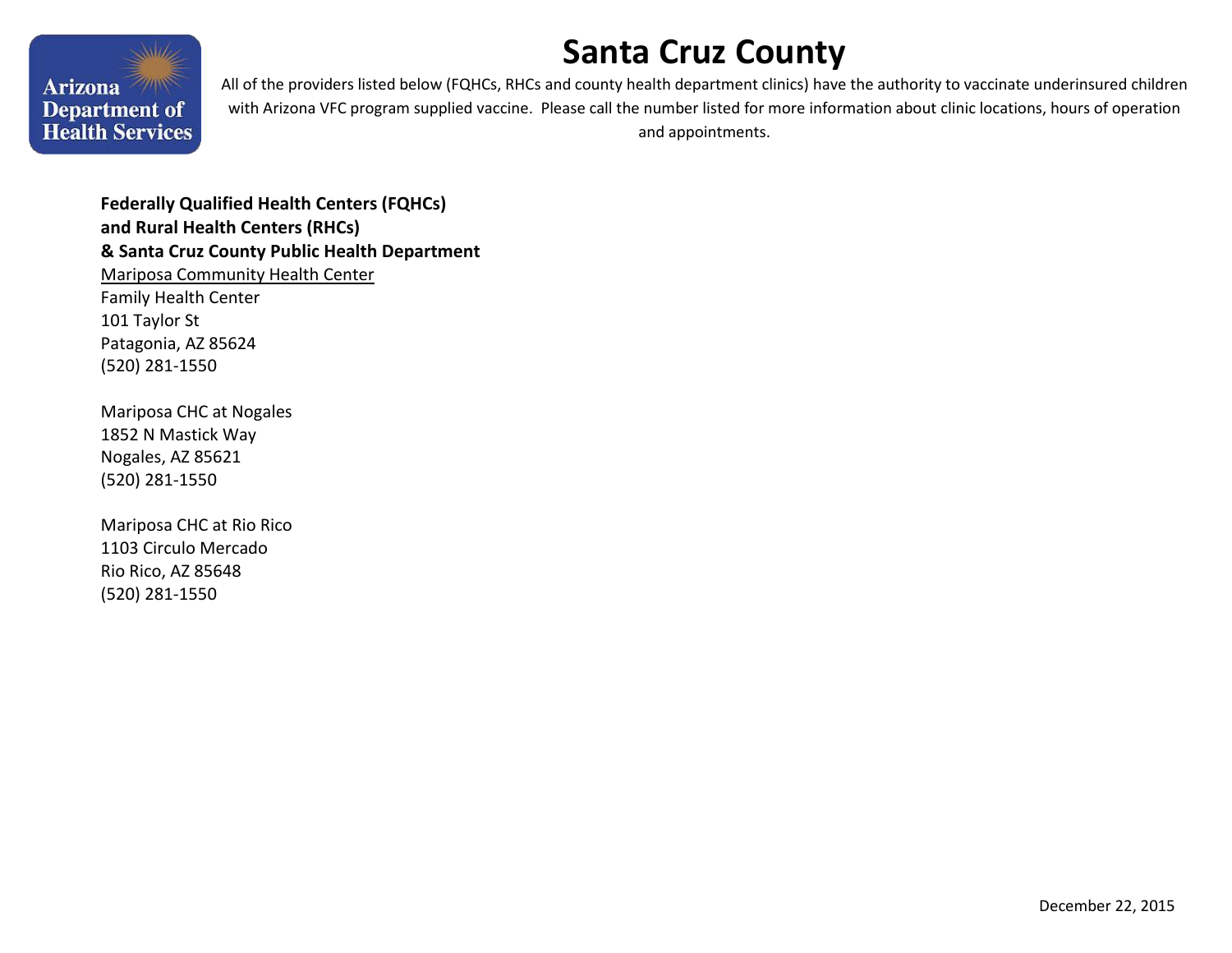# **Yavapai County**

Arizona<sup>7/11</sup> **Department of Health Services** 

All of the providers listed below (FQHCs, RHCs, county health department clinics and deputized VFC providers) have the authority to vaccinate underinsured children with Arizona VFC program supplied vaccine. Please call the number listed for more information about clinic locations, hours of operation and appointments.

## **Federally Qualified Health Centers (FQHCs) and Rural Health Centers (RHCs)**

Community Hospital Clinic **Congress** 26750 B South Santa Fe Rd Congress, AZ 85332 (928) 684-5421

North Country HealthCare Ash Fork 112 Park Avenue Ash Fork, AZ 86320 (928) 637-2305

Seligman 22585 West Oak Street Seligman, AZ 86337 (928) 422-4017

### **Yavapai County Community Health Services**

**Cottonwood** 51 Brian Mickelsen Parkway Cottonwood, AZ 86326 (928) 639-8132

Prescott 1090 Commerce Drive Prescott, AZ 86305 (928) 583-1000

Prescott Valley 3212 N. Windsong Dr, 2nd Floor Prescott Valley, AZ 86314 (928) 583-1000

## **Deputized VFC Providers**  Family Health Providers 3700 W St. Route 89A Sedona, AZ 86336 (928) 204-4944

<span id="page-16-0"></span>Red Rock Pediatrics 800 Cove Parkway Cottonwood, AZ 83325 (928) 649-3003

Spectrum Health Care 651 W. Mingus Cottonwood, AZ 86326 (928) 634-7534

### Yavapai County Ed. Service Agency

2970 Centerpointe East Drive Prescott, AZ 86301 (928) 713-5344